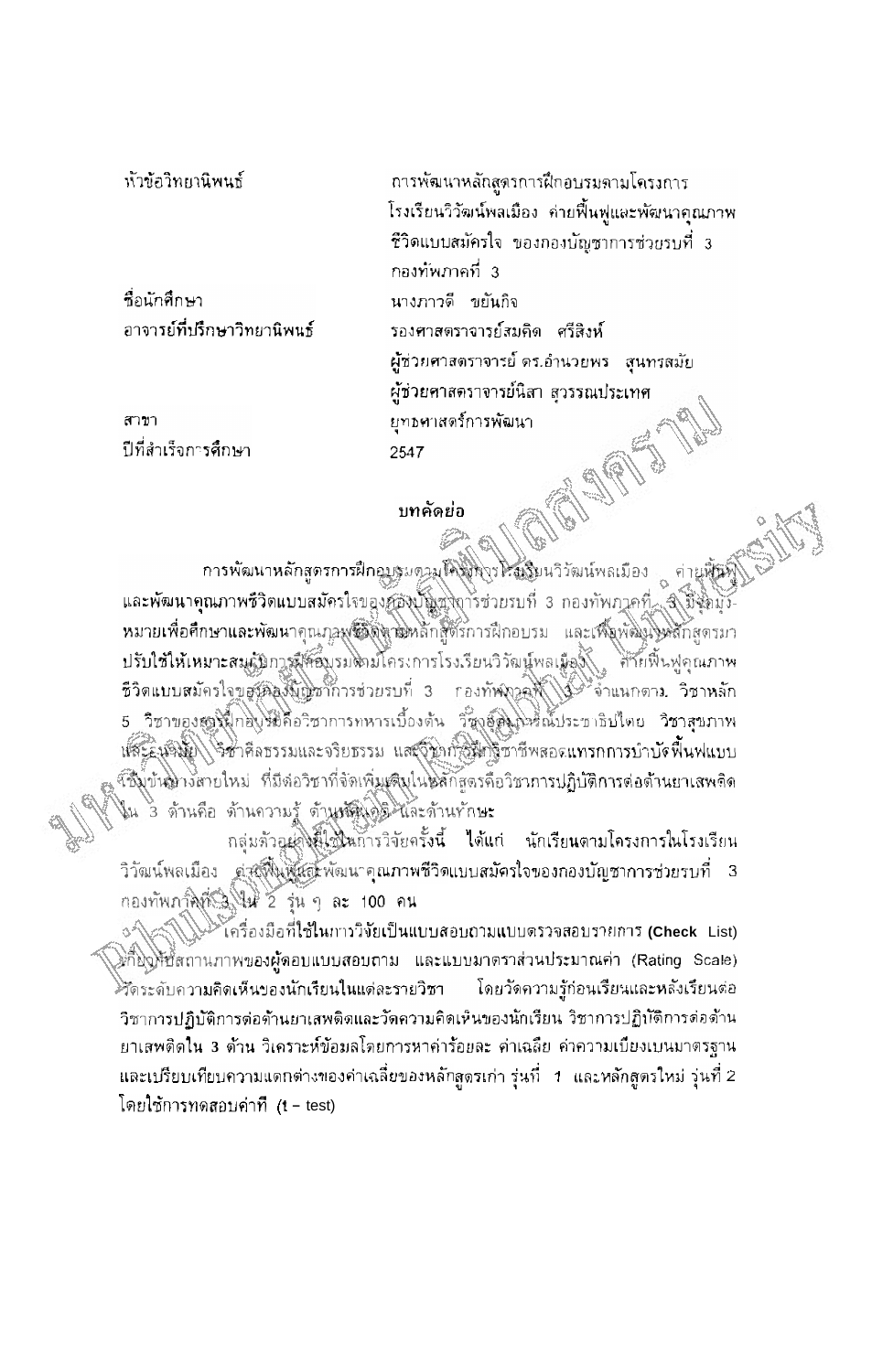## ผลการวิจัยพบว่า

11/20 MAY

1. นักเรียนโรงเรียนวิวัฒน์พลเมือง ค่ายฟื้นฟูและพัฒนาคุณภาพชีวิตแบบสมัครใจ ีของกองบัญชาการช่วยรบที่ 3 | กองทัพภาคที่ 3 มีความคิดเห็น | ในวิชาการปฏิบัติการต่อต้าน ยาเสพติด ด้านความรู้ในระดับมากที่สุด 4 ข้อ และระดับมาก 6 ข้อ โดยมีความคิดเห็นสงสด ์คือ ทราบถึงปัญหายาเสพติดเป็นปัญหาของสังคมไทยในยุคปัจจุบัน และความคิดเห็นด้ำสด คือ สามารถคิดวิเคราะห์และหาสาเหตุการนำไปสู่การติดสารเสพติดได้

่ 2. นักเรียนโรงเรียนวิวัฒน์พลเมือง ค่ายพื้นฟูและพัฒนาคุณภาพชีวิตแบบสมัครใจ ี ของกองบัญชาการช่วยรบที่ 3 กองทัพภาคที่ 3 มีความคิดเห็น ในวิชา การปฏิบัติการศัญด้าน ียาเสพติด ด้านทัศนอติโนระดับมากที่สุด 5 ข้อ และระดับมาก 5 ข้อ โดยมีอาวมตีดีเห็นสูงสุด คือ วิชาการปฏิบัติการด่อต้านยาเสพดิดมีส่วนช่วยให้นักเรียนเลิก ยุ่งเกี่ยวกับอาโมพลี๊ด และ ้กวามคิดเห็นด่ำสุด คือ นักเรียนสามารถเป็นคนดีของสังคม

3. นักเรียนโรงเรียนวิวัฒน์พลเมือง ค่ายพื้นฟูแล้วพิ้งเพิ่งคุณภาพชีวิตแบบลมัครใจ ของถองบัญชาการช่วยรบที่ 3 กองทัพภาคที่ 3 มีครั้งแค็ดเห็น ในวิชาการปฏิบัติการต่อต้านะ ยาเสพติด ด้านทักษะในระดับมากที่สุสาชิ บัฐ พละระดับมากิโอ ข้อ โดยมีความคิดเห็นสู่สุสุดใ คือ สามารถให้ความร่วมมือกับเจ้าหนักที่สองรัฐในการป้องกันและปราบปรามสาเสพติดได้<sup>3</sup> และ ความคิดเห็นต่ำสุด คือ มีความเชิงใช้ผู้ผู้ในปัญหาซึ่งจะนำไปสู่ยาเสพติดใช้

4. ผลอภิรเสริมแก้ยบหลักสูตรเก่าคือ วิชาการพูหาสมอิงตัน วิชาอดมการณ์ ประชาธิปไตย สุจิชัญญาให้และอนามัย วิชาศีลธรรมแล้งวันดังมัน และวิชาการฝึกวิชาชีพ สอดแทรคุกซุ๊ริฟิจบัดพื้นฟูแบบเข้มข้นทางสายใหม่ จำปังผู้ที่สูตรใหม่ที่เพิ่มวิชาการปฏิบัติการ ต์อุตัญเปิงสิตติด พบว่า มีความแดกต่างกันอุตัญเนียสิตัญทางสถิติที่ระดับ .05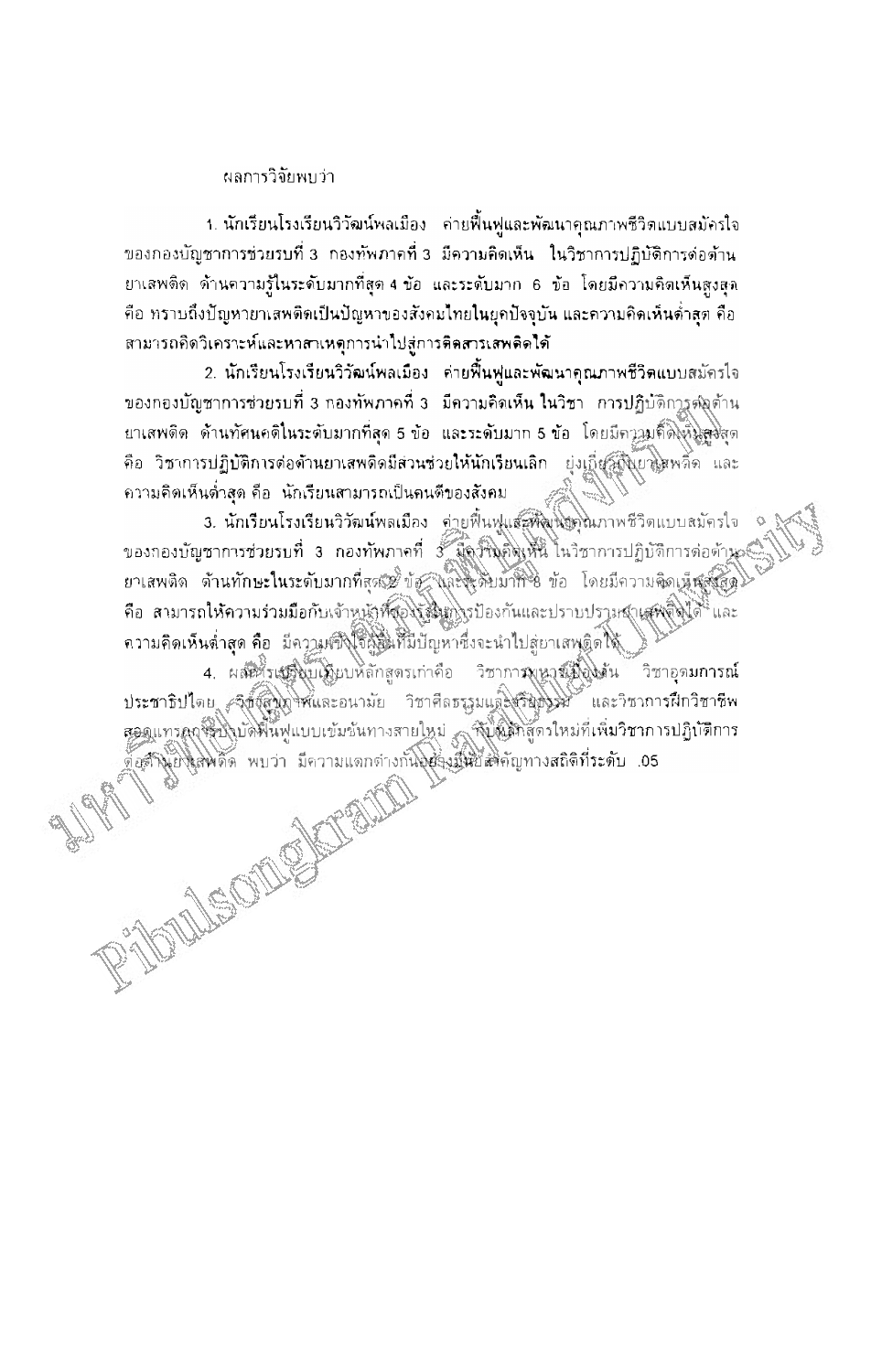THE CURRICULUM DEVELOPMENT IN TRAINING COURSE FOR THE REVIVABLE AND IMPROVEMENT QUALITY OF LIFE CAMP BY VOLUNTEERING OF THE WIWATPOLAMOUNG SCHOOL AT ARMY SUPPORT COMMAND 3 IN THE THIRD ARMY REGION 3 Author Mrs. Phawadee Khayankit Advisors Associate Professor Somkid Srisingh Assistant Professor Dr. Amnuavporn Sconthonsmai Assistant Professor Nisa Suwannaprathet Field Development Strategy Year 2004

## **ABSTRACT**

The purposes of this research were to study life developing from training curriculum of trainees and to develop the curriculum to be suitable in training The training curriculum divided into 5 subjects as follow : basic military, democratic slogan, sanitary health, ethic and moral and professional training. The training was also reinforced by anti drug activities. The activities were divided into 3 aspects : knowledge, attitude and skills.

The Sampling groups were 2 groups of trainees. There were 100 trainees from each group. The instruments were rating scale questionnaires to measure opinions each subject from trainees. The measuren entrol 3 aspects was done before and after training. Datas were analyzed **by** percents, .Y , SD **and** compared old course with now ccurse by t-test

Tne results found that

the bamees' opinions on knowledge about drug in the highest level 4 items, high level 6 items. The highest opinion was knowing druy caused problems is that society, and the lowest opinion was knowing the causes conveying to drug addict 2. the trainees' opinions to 5 items of attitude. The highest attitude was operation anti-drug addict helped the trainees were away from drug, the lowest opinion was the trainees could be good persons in society.

3. the trainees' opinions to anti-drug subject in the highest level 2 items,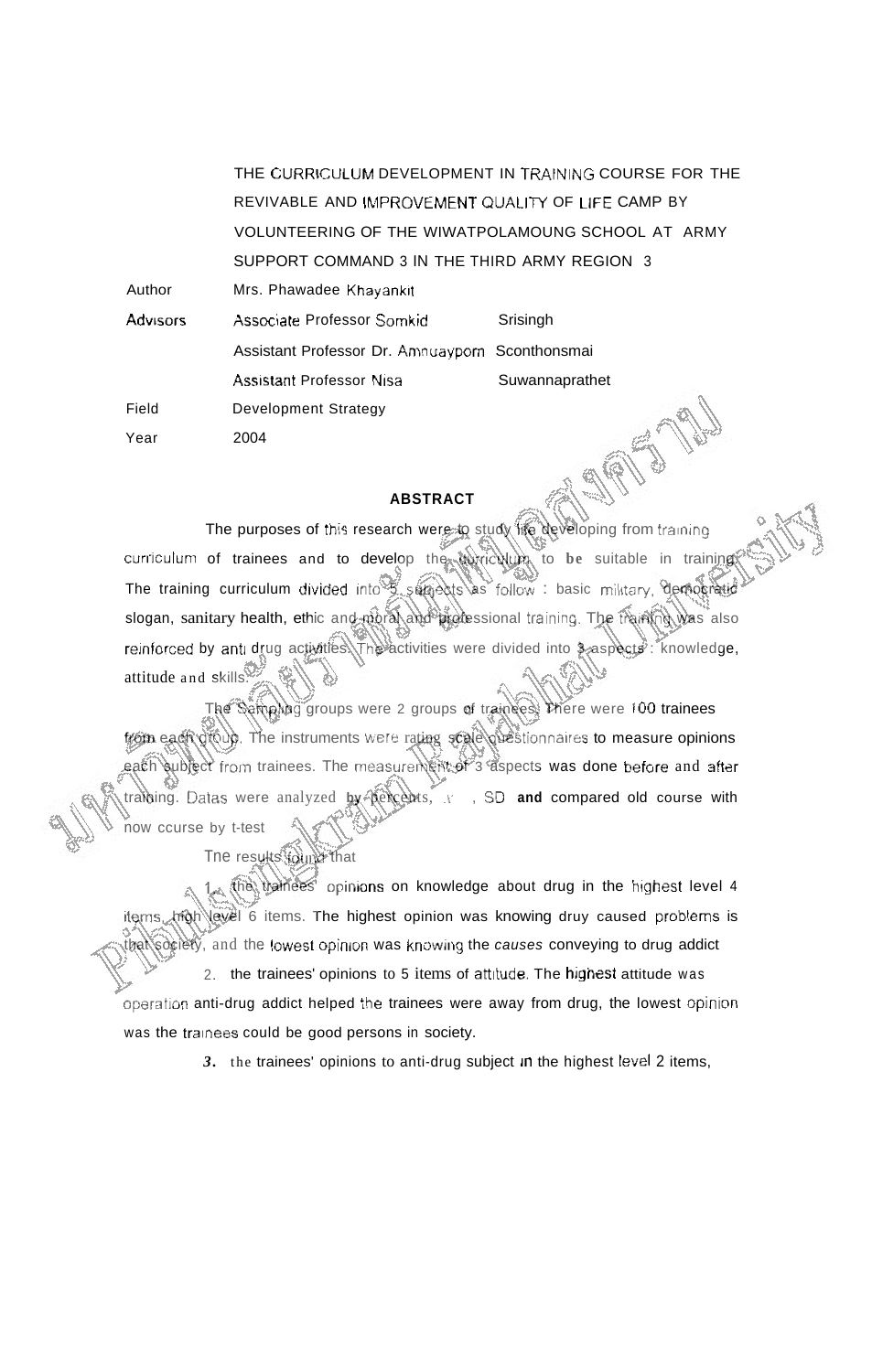the highest level 8 items. The highest item was able to co-operate with the government official in suppression drug, the lowest opinion was understanding other person' s **problem** driven to drug addict.

4. Comparing between the former tratning curriculum and the new improved training curriculum, found that the new curriculum was statistic significantly different at . 05 level